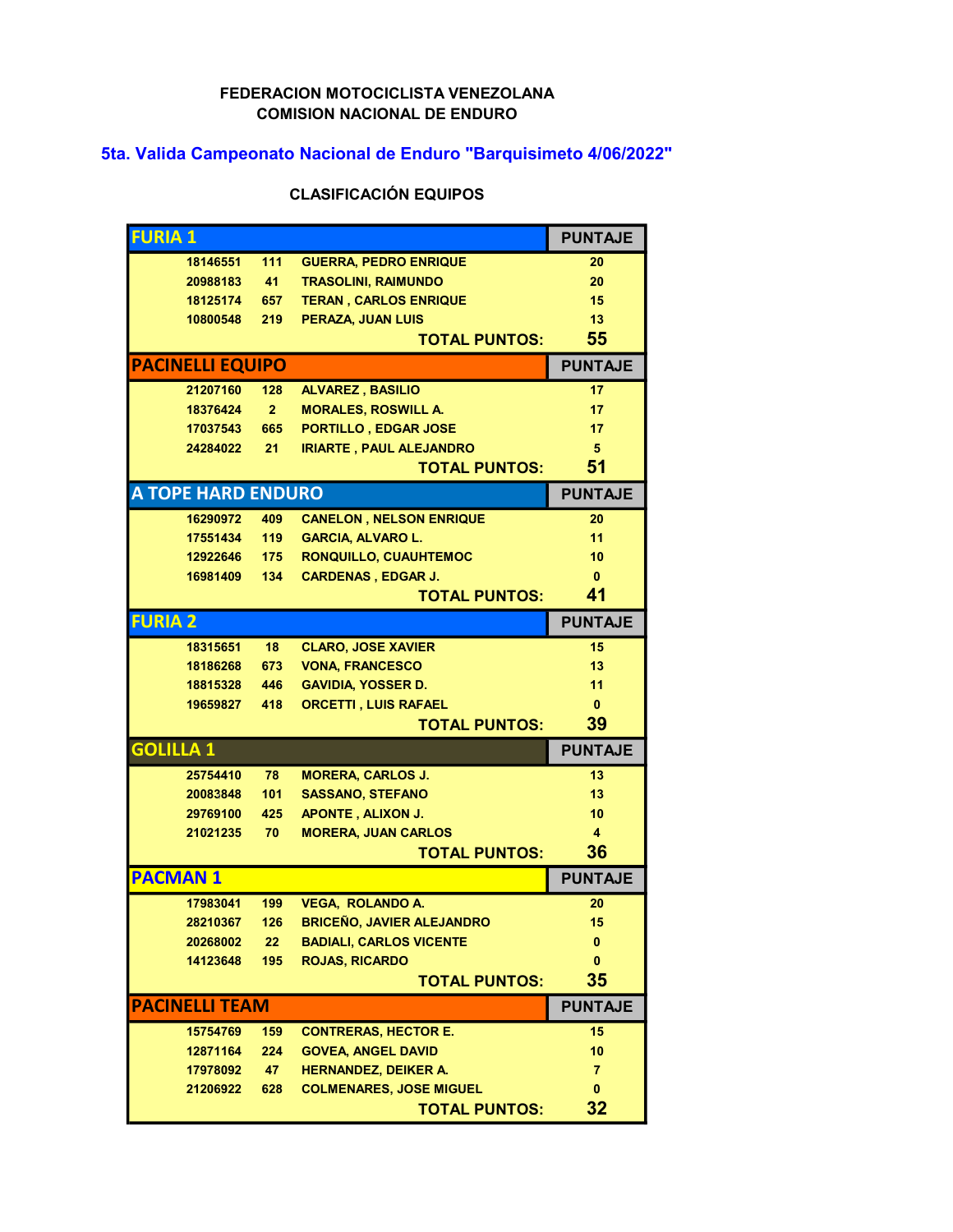| <b>PACINELLI 3</b>        |                 |                                    | <b>PUNTAJE</b>  |
|---------------------------|-----------------|------------------------------------|-----------------|
| 27628278                  | 427             | <b>MAZARRI, JUAN DIEGO</b>         | 13              |
| 28385857                  | 131             | <b>LARRE, JOSE ALEJANDRO</b>       | 8               |
| 19348962                  | 638             | <b>BRICEÑO, SANTIAGO ANDRES</b>    | $\overline{7}$  |
| 16800482                  | 666             | <b>ZAVAGNINI, MIGUEL A.</b>        | $\mathbf{0}$    |
|                           |                 | <b>TOTAL PUNTOS:</b>               | 28              |
|                           |                 | <b>TEAM LOPERAM/CORRECAMINOS 1</b> | <b>PUNTAJE</b>  |
| 25466156                  | 129             | <b>GONZALEZ, DANIEL ALFREDO</b>    | 10 <sup>1</sup> |
| 15394508                  | 439             | <b>PEREZ, CARLOS F.</b>            | 6               |
| 10816595                  |                 | 212 LARA, JOSE M.                  | $\bf{0}$        |
| 17977587                  | 429             | <b>MAYA, RODRIGO</b>               | 0               |
|                           |                 | <b>TOTAL PUNTOS:</b>               | 16              |
| <b>FURIA 4</b>            |                 |                                    | <b>PUNTAJE</b>  |
| 18184429                  | 441             | <b>FOUCAULT, GERMAN E.</b>         | 9               |
| 14884596                  | 444             | <b>VALLERA, JOSE ABIGAIL</b>       | $\overline{7}$  |
| 9881253                   | 457             | <b>VILLAMEDIANA, FAVIO JOSE</b>    | $\bf{0}$        |
| 18143206                  | 634             | <b>RODRIGUEZ, YORWING</b>          | $\mathbf{0}$    |
|                           |                 | <b>TOTAL PUNTOS:</b>               | 16              |
|                           |                 | <b>TEAM LOPERAM/CORRECAMINOS 2</b> | <b>PUNTAJE</b>  |
| 17348406                  | 438             | <b>RAINIS, DANIEL A.</b>           | 15              |
| 16248576                  |                 | 107 GUZMAN, RAMON ANTONIO          | 9               |
| 14484667                  | 426             | <b>BAHAMONDES, FRANCISCO J.</b>    | $\mathbf{0}$    |
| 16247587                  | 461             | <b>CASTRO, LUIS A.</b>             | $\mathbf{0}$    |
|                           |                 | <b>TOTAL PUNTOS:</b>               | 24              |
| <b>FURIA 3</b>            |                 |                                    | <b>PUNTAJE</b>  |
| 19733466                  | 440             | <b>GAVIDIA, YOSWAL A.</b>          | 8               |
| 19555032                  | 669             | <b>BONILLA, MARIO ENRIQUE</b>      | 4               |
| 14350525                  | 437             | <b>QUINTERO, JONATHAN DANIEL</b>   | $\bf{0}$        |
| 27401116                  | 10 <sub>1</sub> | <b>CARREIRA, DANIEL A.</b>         | $\mathbf{0}$    |
|                           |                 | <b>TOTAL PUNTOS:</b>               | 12              |
| <b>TEAM PLANETA SPORT</b> |                 |                                    | <b>PUNTAJE</b>  |
| 15914720                  | 97              | <b>GONZALEZ, CARLOS LEANDRO</b>    | 11              |
|                           |                 | 16005210 171 FIGUEROA, CRISTIAN    | $\mathbf{0}$    |
| 19763415                  | 136             | <b>BLUNDA, GIANNI JOSE</b>         | 0               |
|                           | #N/D            | #N/D                               | $\mathbf{0}$    |
|                           |                 | <b>TOTAL PUNTOS:</b>               | 11              |
| <b>PACINELLI 5</b>        |                 |                                    | <b>PUNTAJE</b>  |
| 10798659                  | 210             | <b>ARDILA, ALBERTO</b>             | 9               |
| 19391949                  | 130             | <b>HERNANDEZ, ROGELIO A.</b>       | 0               |
| 17391515                  | 647             | <b>MONTILLA, VICTOR A</b>          | 0               |
| 17125918                  | 668             | PEREZ, RAFAEL                      | 0               |
|                           |                 | <b>TOTAL PUNTOS:</b>               | 9               |
| <b>TEAM SUELA</b>         |                 |                                    | <b>PUNTAJE</b>  |
| 24207805                  | 680             | <b>DE SOUSA, VICTOR</b>            | 0               |
| 6325555                   | 226             | <b>GIRAUD PUY, FEDERICO J.</b>     | 8               |
| 6346357                   | 225             | <b>GIRAUD PUY, ALEJANDRO E.</b>    | 0               |
| 6815546                   | 227             | <b>SUCRE PUY, ALFREDO J.</b>       | 0               |
|                           |                 | <b>TOTAL PUNTOS:</b>               | 8               |
| <b>TEAM SIN ASCO</b>      |                 |                                    | <b>PUNTAJE</b>  |
|                           |                 |                                    |                 |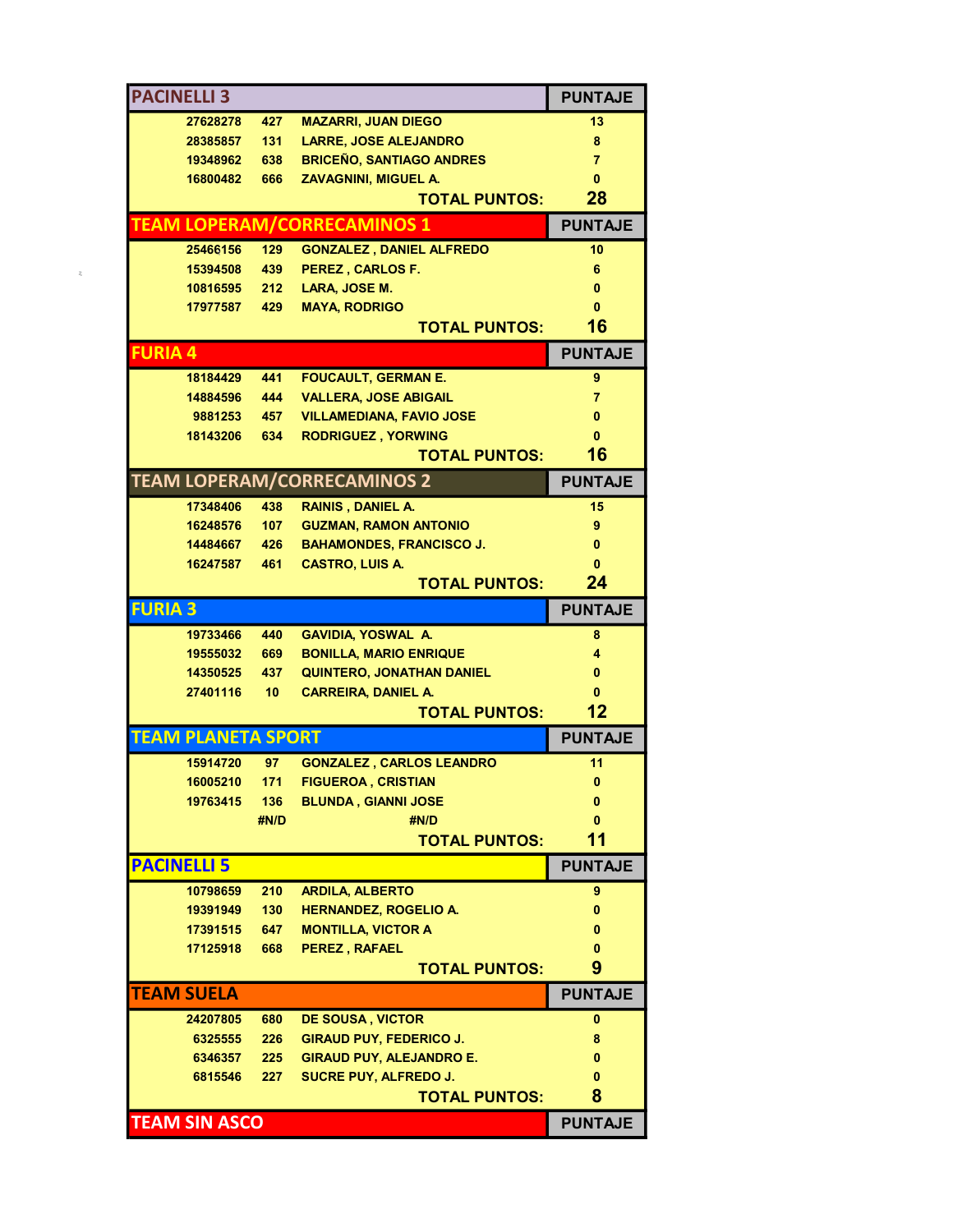| 19044028 | 133                | <b>VECCHI, MARCO E.</b>           |                         |
|----------|--------------------|-----------------------------------|-------------------------|
| 15327996 | 679                | <b>INCIARTE, GUSTAVO</b>          | $\bf{0}$                |
| 15612335 | 162                | <b>BATTAGGIA, SILA</b>            | $\bf{0}$                |
| 13029672 | 678                | <b>MATA, ANDRES</b>               | 0                       |
|          |                    | <b>TOTAL PUNTOS:</b>              |                         |
|          |                    |                                   | <b>PUNTAJE</b>          |
| 18914553 | 420                | PEÑA, LUIS DANIEL                 | 5                       |
| 17775457 | 456                | <b>SOARES, TONY RAFAEL</b>        | 0                       |
| 20307859 | 655                | <b>DE ABREU, HENDRICK</b>         | $\bf{0}$                |
| 31148624 | 651                | <b>DA CAMARA, DANIEL</b>          | n                       |
|          |                    | <b>TOTAL PUNTOS:</b>              | 5                       |
|          |                    |                                   | <b>PUNTAJE</b>          |
| 18245167 | 624                | <b>ARROYO, ALEJANDRO JOSE</b>     | $\overline{2}$          |
| 11314203 | 640                | <b>CONTRERAS, FELIPE SANTIAGO</b> | $\mathbf{0}$            |
| 16276788 | 630                | <b>MALDONADO, DIEGO E.</b>        | $\mathbf{0}$            |
| 14983471 | 646                | <b>VENNIRO, ENZO J.</b>           | n                       |
|          |                    |                                   |                         |
|          | <b>PACINELLI 4</b> |                                   | <b>MOTOENDURO OESTE</b> |